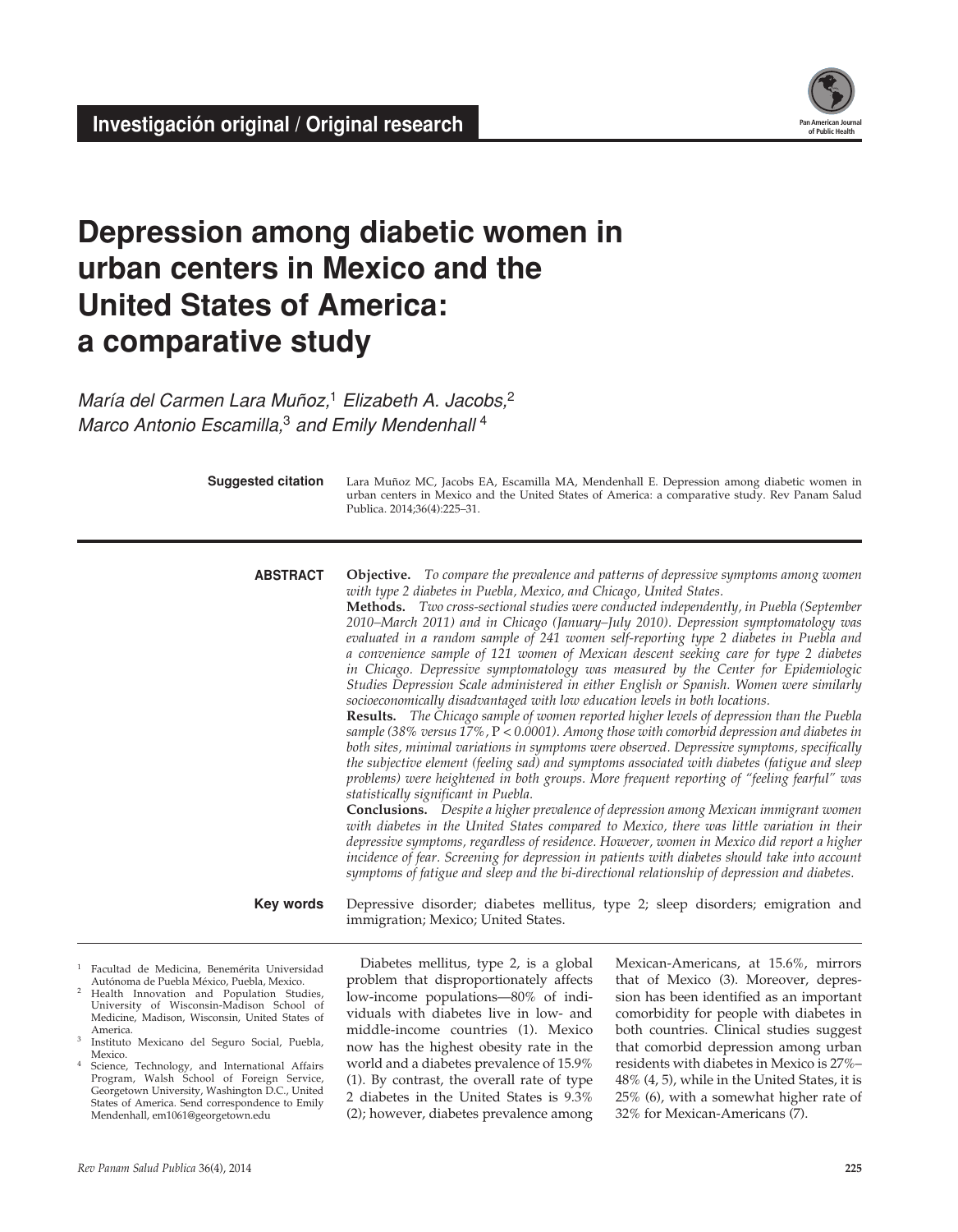Multiple studies have documented a bi-directional relationship between depression and type 2 diabetes (8–11). While living with diabetes contributes to depression (12, 13), biological and behavioral pathways also link depression to diabetes via neurohormonal pathways, alterations in glucose transport, increased immunoinflammatory activation, and the use of antidepressants (8, 11). Depression among those with diabetes is associated with non-adherence to diabetes treatment (14–17), increased diabetes complications (18), and poor glycemic control (19). However, little is known about which depressive symptoms are common among people with diabetes and the symptoms may be linked to social versus diabetes issues.

The bi-directional comorbidity of depression and type 2 diabetes among the urban poor is a growing concern. In the United States, untreated depression among the poor has been associated with heightened diabetes-related morbidity and mortality (18, 19). This study's objective was to compare the prevalence and patterns of depressive symptoms reported by urban women with type 2 diabetes in Mexico (Puebla) and the United States (Chicago).

### **MATERIALS AND METHODS**

Two studies were conducted independently: in Puebla, Mexico, from January– July 2010, and in Chicago, Illinois, United States, from January–July 2010. Both locations excluded patients with cognitive impairment, active substance abuse, or a degree of psychosis that might interfere with data collection. Each study's methods are outlined below.

### **Sample from Puebla, Mexico**

This was an observational, crosssectional study of women previously diagnosed with type 2 diabetes, recruited from any one of 24 outpatient, public clinics known as a "Family Medicine Unit" within the Instituto Mexicano del Seguro Social (Mexican Social Security Institute, Mexico City, Mexico). Potential participants were selected randomly from one shift per day, which was also randomly selected. Study participants were females 18–60 years of age, with diabetes duration of at least 12 months, and who verbally agreed to be interviewed. Participants who were unable to

answer the questionnaire due to lack of Spanish-language competence were excluded. To form a sample comparable to that of Chicago, only female respondents 40 years of age or more were included in the analysis. In all, 267 women were evaluated; 22 were excluded for being less than 40 years of age, and 4 incomplete questionnaires were eliminated. The final Puebla sample was 241 women 40–60 years of age with diabetes.

All data collection was reviewed and approved by the Mexican Institute of Social Security's Institutional Review Board in Puebla, Mexico. Although not completed anonymously, questionnaires were physically and electronically protected and identifying data was concealed.

## **Sample from Chicago, Illinois, United States**

This was a cross-sectional study of 121 first- and second-generation Mexican immigrant women seeking diabetes care at a public hospital in Chicago. A convenience sample was composed of female patients who self-identified as Mexican or Mexican-American, were 40–65 years of age, and could give written consent in either English or Spanish. Participants were interviewed for 2–6 hours regarding stressful life events, mental health, immigration, and diabetes. A more extensive discussion of the methods and findings have been published elsewhere (20). To reduce the impact that older age might have on predicting depression and to form a sample comparable to that of Puebla, 29 participants were excluded for being more than 60 years of age.

All data collection was reviewed and approved by Institutional Review Boards of John H. Stroger, Jr. Hospital of Cook County (Chicago, Illinois, United States) and Northwestern University (Evanston, Illinois, United States). Data was physically and electronically protected; questionnaires were completed anonymously.

# **Data collection and study instrument**

The specific sociodemographics collected and analyzed for this study were: age, education (< 12 years or ≥ 12 years of schooling), geographic location (Puebla or Chicago), and birthplace (Mexico or the United States). Acculturation was assessed by years lived in the United States. Clinical data evaluated

were diabetes control and duration and obesity. In Chicago, Hemoglobin A1c was used to evaluate glycemic control via finger-stick blood samples; in Puebla, it was determined by the mean of the three most recent fasting glucose measurements noted in the patient's medical record. In both locations, participants were informed of their depressionscreening results and referred to a specialist as needed. They were also given a brochure on depression.

*Center for Epidemiologic Studies Depression Scale (CES-D).* Depression was measured in both Chicago and Puebla by administering the CES-D, a widely used 20-item questionnaire designed to assess the major symptoms of depression, in English (21) or in its validated Spanish translation (22).

The CES-D targets symptoms such as depressed mood, changes in appetite and sleep, low energy, feelings of hopelessness, low self-esteem, and loneliness. Respondents are asked to consider the presence and duration of each item/ symptom over the past week and to rate each along a four-point scale from 0 (rarely or never) to 3 (most or all of the time). Possible scores range from 0–60. Data shown by the present study was for a cut-off score  $\geq$  23, recommended for depression screening among clinical populations (23).

# **Analyses**

The primary objective of the analysis was to compare the prevalence of depression across study sites. First, demographic and clinical variables between Chicago and Puebla were compared using chi-square and Student's t-test (Table 1). Then, to identify the variables associated with depression in each site, we compared the demographic and clinical variables between patients with and without depression in Chicago and Puebla, separately, using chi-square and Student's t-test (Table 2). We also performed a logistic regression analysis to explore which variables were associated with depression, controlling for relevant demographic and clinical variables at each of the two sites (Table 3).

A secondary objective was to determine if depressive symptoms among women in Mexico were similar to those of Mexican immigrants in the United States (Table 4). For this analysis, we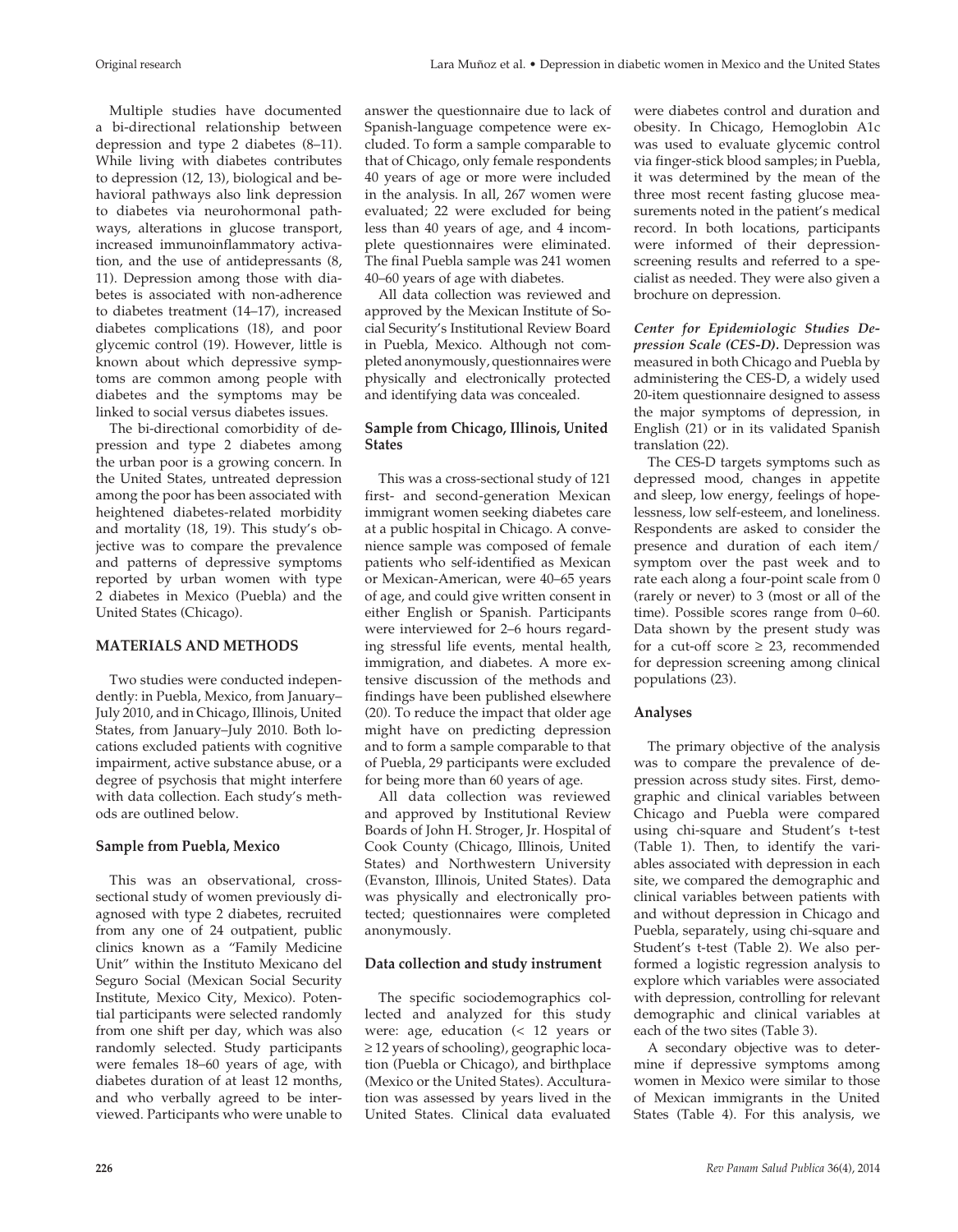| TABLE 1. Comparison of demographic and clinical characteristics of women of Mexican descent with type 2 diabetes in Chicago, |  |  |
|------------------------------------------------------------------------------------------------------------------------------|--|--|
| United States, 2010, and Puebla, Mexico, 2010–2011                                                                           |  |  |

| Chicago<br>$(n = 92)$                                              |                  |                 | Puebla<br>$(n = 241)$ |                  | Chi-square<br>and Student's |           |  |
|--------------------------------------------------------------------|------------------|-----------------|-----------------------|------------------|-----------------------------|-----------|--|
| Variable                                                           | No. <sup>a</sup> | $\%$            | No. <sup>a</sup>      | $\%$             | t test                      | $P$ value |  |
| Demographics                                                       |                  |                 |                       |                  |                             |           |  |
| Age, in years (mean $\pm$ SD <sup>b</sup> )                        | $51.6 \pm 7.58$  |                 |                       | $52.51 \pm 5.67$ | 0.81                        | 0.4182    |  |
| More than 12 years of schooling                                    | 45               | 49              | 46                    | 19.7             | 28.53                       | < 0.0001  |  |
| Household income less than US\$ 25 000                             | 73               | 79              | <b>NA</b>             |                  |                             |           |  |
| Ever married                                                       | 79               | 86              | 220                   | 91.7             | 2.496                       | 0.1140    |  |
| Spanish as primary language                                        | 48               | 52              | 100                   |                  |                             |           |  |
| Birthplace (Mexico)                                                | 64               | 70              | 100                   |                  |                             |           |  |
| Years in the United States for Mexican-born women (mean, $\pm$ SD) |                  | $29 \pm 14.8$   | <b>NA</b>             |                  |                             |           |  |
| Diabetes measures                                                  |                  |                 |                       |                  |                             |           |  |
| Obesity (body mass index $>$ 35)                                   | 43               | 47              | 102                   | 42.3             | 0.528                       | 0.467     |  |
| Diabetes duration, in years (mean $\pm$ SD)                        |                  | $9.75 \pm 8.06$ |                       | $10.13 \pm 7.27$ | 2.69                        | < 0.01    |  |
| Uncontrolled diabetes <sup>c</sup>                                 | 72               | 78              | 123                   | 53.9             | 16.3                        | < 0.0001  |  |
| Depression measures                                                |                  |                 |                       |                  |                             |           |  |
| Depression (CES- $D^d = 16+$ )                                     | 48               | 52              | 76                    | 31.5             | 12.51                       | 0.0005    |  |
| Depression (CES-D = $23+$ )                                        | 35               | 38              | 42                    | 17.4             | 15.91                       | < 0.0001  |  |

NA: not available.<br><sup>a</sup> Unless otherwise specified.

**b** Standard deviation.

<sup>c</sup> For the Chicago sample, HbA1c ≥ 7.5; for the Puebla sample, mean of three most recent glycemia. measurements > 140.<br><sup>d</sup> *Center for Epidemiologic Studies Depression Scale* (21, 22).

| TABLE 2. Demographic and health outcomes among women previously diagnosed with type 2 |  |  |  |  |
|---------------------------------------------------------------------------------------|--|--|--|--|
| diabetes in Chicago, United States, 2010, and Puebla, Mexico, 2010–2011               |  |  |  |  |

|                           | Total        | Depressed      |           |            |           |
|---------------------------|--------------|----------------|-----------|------------|-----------|
| Variable                  | $\sqrt{n}$   | No.            | %         | Chi-square | $P$ value |
| Puebla sample             |              |                |           |            |           |
| Education                 |              |                |           |            |           |
| $<$ 12 years              | 194          | 39             | 20        | 4.75       | 0.03      |
| $\geq$ 12 years           | 46           | 3              | 6.5       |            |           |
| Work                      |              |                |           |            |           |
| Unemployed                | 141          | 26             | 18        | 0.2091     | 0.65      |
| Employed                  | 99           | 16             | 16        |            |           |
| Marriage                  |              |                |           |            |           |
| Ever married              | 220          | 40             | 18        | 0.85       | 0.36      |
| Never                     | 20           | $\overline{2}$ | 10        |            |           |
| Glycemic control          |              |                |           |            |           |
| Controlled                | 105          | 17             | 16        | 0.42       | 0.51      |
| Uncontrolled              | 123          | 24             | 19.5      |            |           |
| Obesity                   |              |                |           |            |           |
| Normal Weight             | 139          | 21             | 15        | 1.228      | 0.27      |
| Obesity                   | 102          | 21             | 21        |            |           |
| Age (mean ±SD)            | n            | Mean           | <b>SD</b> | T-value    | P-value   |
| Depression                | 42           | 53             | 5.54      | 0.61       | 0.54      |
| No depression             | 199          | 52.4           | 5.73      |            |           |
| Chicago sample            |              |                |           |            |           |
| Education                 |              |                |           |            |           |
| $<$ 12 years              | 47           | 16             | 34        | 0.65       | 0.41      |
| $\geq$ 12 years           | 45           | 19             | 42        |            |           |
| Born in the United States | 27           | 11             | 41        | 0.11       | 0.73      |
| Born in Mexico            | 65           | 24             | 37        |            |           |
| Glycemic control          |              |                |           |            |           |
| Controlled                | 20           | 7              | 35        | 0.10       | 0.75      |
| Uncontrolled              | 72           | 28             | 39        |            |           |
| Obesity                   |              |                |           |            |           |
| Normal weight             | 49           | 19             | 39        | 0.02       | 0.88      |
| Obesity                   | 43           | 16             | 37        |            |           |
| Age (mean ±SD)            | $\mathsf{n}$ | Mean           | <b>SD</b> | T-value    | P-value   |
| Depression                | 35           | 54             | 5.7       | 2.56       | 0.01      |
| No depression             | 57           | 50.7           | 6.3       |            |           |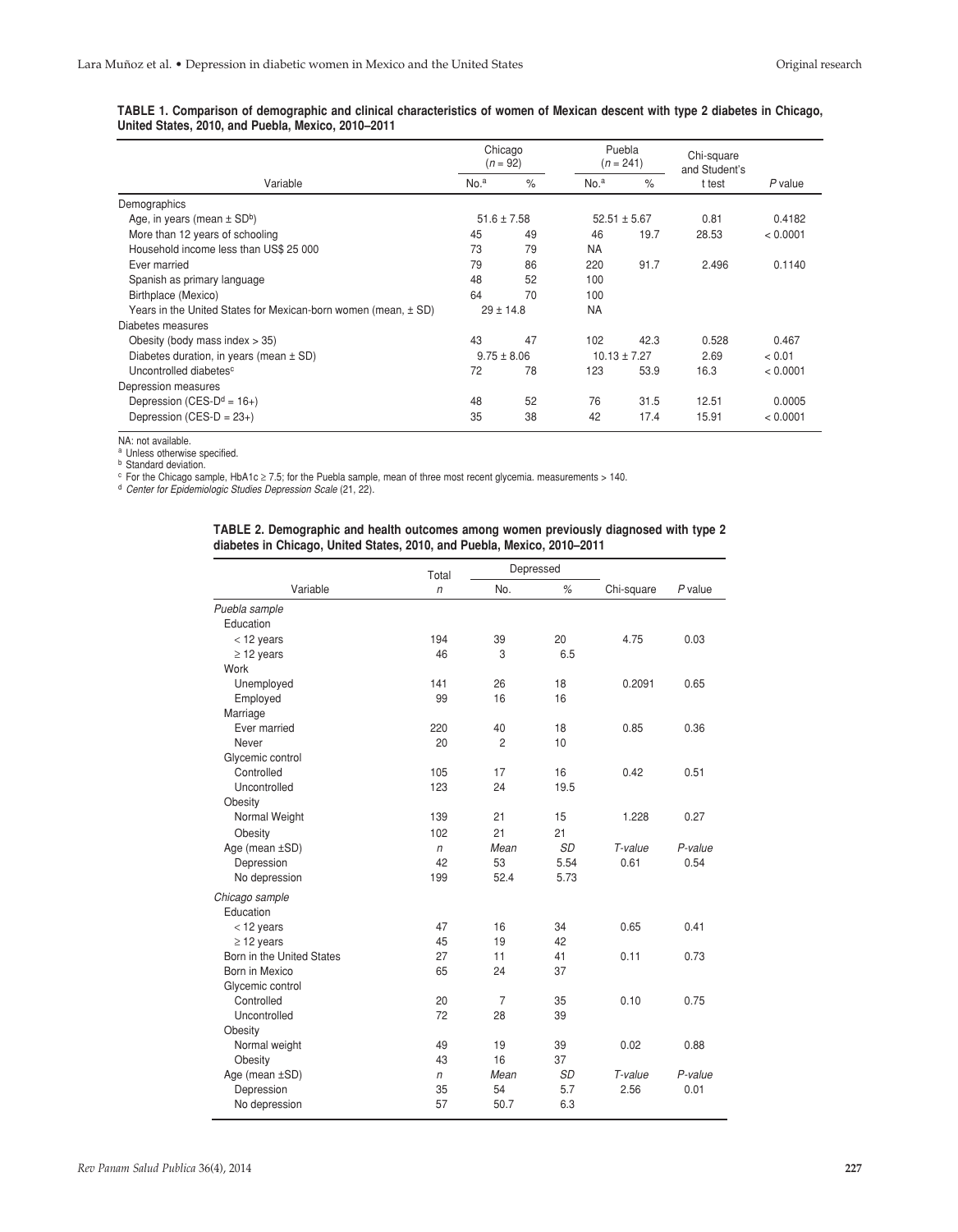**TABLE 3. Multivariable analysis of the relationship of demographic and clinical variables with depression among women with type 2 diabetes in Chicago, United States, 2010, and Puebla, Mexico, 2010–2011**

| Variable                     | Odds ratio | Wald confidence limits (95%) |       | $P$ value |
|------------------------------|------------|------------------------------|-------|-----------|
| Group (Chicago)              | 3.7        | 1.8                          | 7.49  | < 0.001   |
| Age                          | 1.05       | 0.999                        | 1.102 | 0.05      |
| Obesity                      | 1.38       | 0.801                        | 2.397 | 0.24      |
| More than 12 years of school | 0.714      | 0.38                         | 1.34  | 0.29      |
| Diabetes duration, in years  | 1.019      | 0.983                        | 1.057 | 0.31      |
| Poorly controlled diabetes   | 1.279      | 0.63                         | 2.57  | 0.49      |

**TABLE 4. Patterns of depressive symptoms reported on the** *Center for Epidemiologic Studies Depression Scale* **(CES-D) as occurring "almost every day" by depressed women with type 2 diabetes in Chicago, United States, 2010, and Puebla, Mexico, 2010–2011**

|                                                                                             | Chicago<br>$(n = 35)$ | Puebla<br>$(n = 42)$ |                      |
|---------------------------------------------------------------------------------------------|-----------------------|----------------------|----------------------|
| CES-D symptom items                                                                         | $\%$                  | ℅                    | P value <sup>a</sup> |
| 1. I was bothered by things that usually don't bother me.                                   | 28.6                  | 42.9                 | 0.19                 |
| 2. I did not feel like eating; my appetite was poor.                                        | 37.1                  | 28.6                 | 0.42                 |
| 3. I felt that I could not shake off the blues even with help from my family<br>or friends. | 37.1                  | 50.0                 | 0.26                 |
| 4. I felt I was just as good as other people.                                               | 17.1                  | 11.9                 | 0.51                 |
| 5. I had trouble keeping my mind on what I was doing.                                       | 42.9                  | 38.1                 | 0.67                 |
| 6. I felt depressed.                                                                        | 77.1                  | 69.1                 | 0.43                 |
| 7. I felt that everything I did was an effort.                                              | 65.7                  | 47.6                 | 0.11                 |
| 8. I felt hopeful about the future.                                                         | 51.4                  | 38.1                 | 0.24                 |
| 9. I thought my life had been a failure.                                                    | 20.0                  | 40.5                 | 0.053                |
| 10. I felt fearful.                                                                         | 17.1                  | 45.2                 | 0.009                |
| 11. My sleep was restless.                                                                  | 65.7                  | 50.0                 | 0.16                 |
| 12. I was happy.                                                                            | 45.7                  | 42.9                 | 0.80                 |
| 13. I talked less than usual.                                                               | 17.1                  | 35.7                 | 0.068                |
| 14. I felt lonely.                                                                          | 45.7                  | 45.2                 | 0.97                 |
| 15. People were unfriendly.                                                                 | 14.3                  | 26.2                 | 0.20                 |
| 16. I enjoyed life.                                                                         | 42.9                  | 38.1                 | 0.67                 |
| 17. I had crying spells                                                                     | 37.1                  | 45.2                 | 0.47                 |
| 18. I felt sad.                                                                             | 60.0                  | 59.5                 | 0.97                 |
| 19. I felt that people dislike me.                                                          | 25.7                  | 21.4                 | 0.66                 |
| 20. I could not get "going."                                                                | 48.6                  | 45.2                 | 0.77                 |

a P values reflect the chi-square test that indicates whether or not each item is the same in both samples.

compared only women who were depressed in Chicago to depressed women in Puebla; responses to each item on the CES-D were dichotomized into two categories: "almost every day" and "not almost every day." The second category included "rarely or none of the time (less than 1 day)," "some or a little of the time (1–2 days)," and "occasionally or a moderate amount of time (3–4 days)." This dichotomy is consistent with the diagnostic criteria outlined by the *Diagnostic and Statistical Manual of Mental Disorders*, 4th edition, which states that symptoms should be present almost every day to meet criteria for depression. Table 4 presents a chi-square analysis of each item, and whether or not they were the same in the Chicago and Puebla samples.

### **RESULTS**

Table 1 shows sociodemographic characteristics of the Chicago and Puebla samples, as well as the frequency of depression among the women in both groups. Among the women in Chicago, 38% met the criterion for depression, compared to only 17.5% of those in Puebla. While the sociodemographics of the two groups were similar, education levels differed: almost half of the women in Chicago had at least 12 years of schooling compared to only 20% of those in Puebla. Diabetes control also differed, with more uncontrolled diabetes in Chicago (78%) than in Puebla (53.9%).

Table 2 presents sociodemographics and depression results by study site,

including some variables disaggregated by Chicago as birthplace. The only variables significantly associated with depression were age and schooling, but not in the same sites. In Chicago, women with depression were significantly older than those without depression  $(54 \pm 5.7)$ versus 50.66 ± 6.26, *P* = 0.01). In Puebla, women with fewer years of schooling were depressed more frequently than those with 12 or more years (20% versus  $6.5\%$ ,  $P = 0.03$ ).

Table 3 presents the logistic regression results. The dependent variable was depression; the independent variables, selected because they were the only two that showed significant differences between the two sites, were lack of diabetes control and years of schooling. This table demonstrates that the only variables that predicted depression were the group.

Table 4 addresses the study's secondary objective: identifying similarities and differences in the pattern of depressive symptoms reported by women in Chicago and Puebla. Table 4 shows that in both groups the following symptoms occurred most frequently: "I felt depressed," "I felt that everything I did was an effort," "My sleep was restless," and "I felt sad," demonstrating similar patterns in heightened depressive symptoms. Table 4 also shows that only "I felt fearful" (item 10) was significantly different between the women in Puebla and those in Chicago. By including item 10, plus "I thought my life had been a failure" (item 9;  $P = 0.053$ ) and "I talked less than usual" (item 13;  $P = 0.06$ ) in a logistic regression analysis, only "I felt fearful" maintained a significant difference between the two groups (Odds ratio [OR] = 3.259; 95% Confidence Interval  $[95\%CI] = 1.065-9.973$ . These three symptoms appeared "almost every day" in the women from Puebla, more so than in Chicago. Regarding birthplace in the Chicago sample, there were no significant differences among women born in the United States versus those born in Mexico.

### **DISCUSSION**

To the best of our knowledge, this transnational study is the first to examine differential patterns and symptoms of depression among women with type 2 diabetes in urban Mexico and the United States. We employed similar procedures and instruments at both sites, despite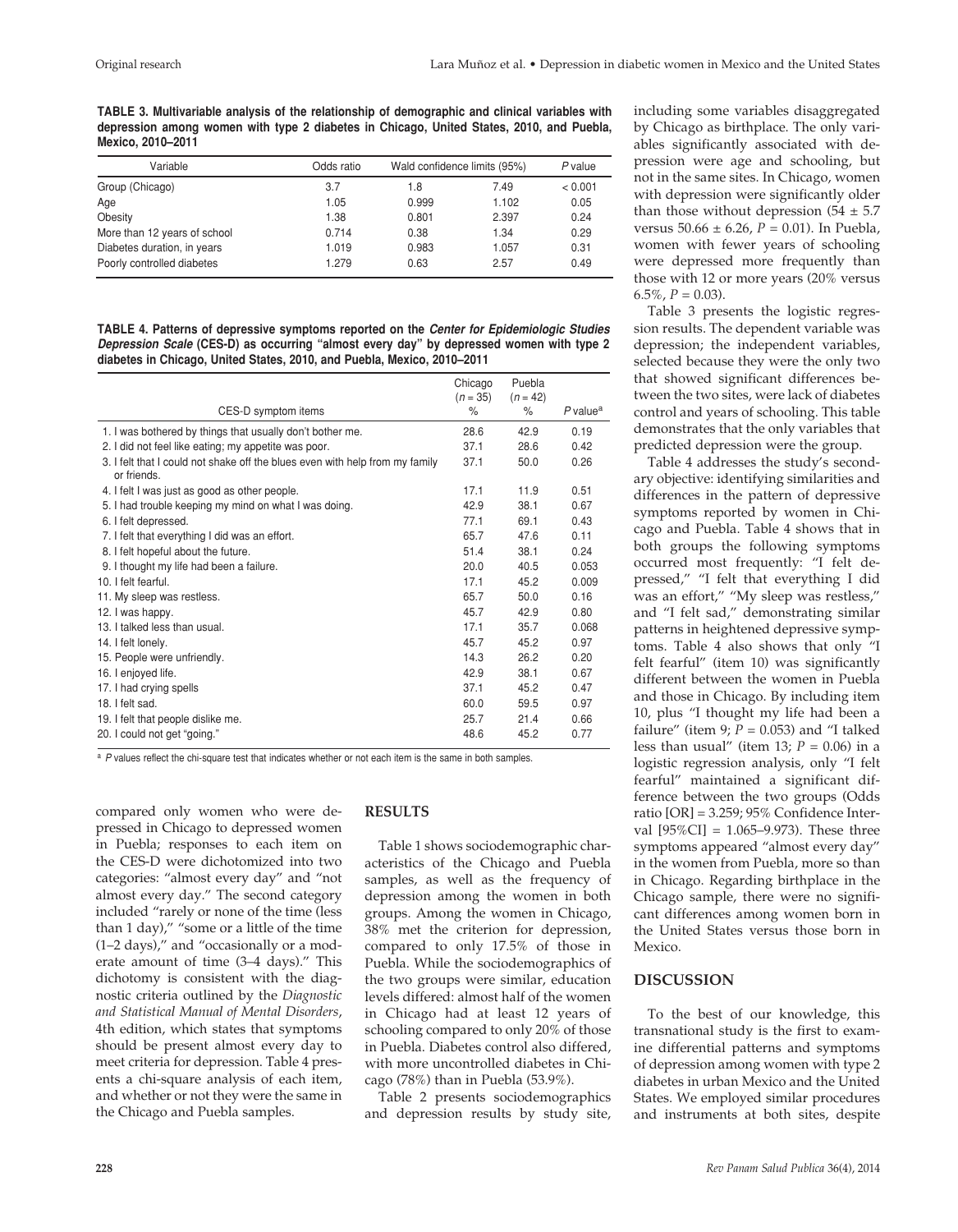the research being conducted by two teams of researchers. The data clearly indicate that depressive symptoms were much higher among the women with diabetes in Chicago (38%) than in Puebla (17%). However, among the depressed women, there was congruence in depressive symptomatology across study sites. We will discuss this major finding and its implications in turn.

First, nearly twice as many women in Chicago reported depression. This suggests that the mental health of women of Mexican descent residing in the United States with diabetes is worse than that of their counterparts in Mexico. Previous studies have shown that the longer immigrants live in the United States, the worse their health becomes (24); this tendency is apparent for both diabetes (2, 25, 26) and depression (27). However, for those with diabetes, our findings did not indicate a relationship between depression and time of residence in the United States. The lack of a relationship between depression and time of residency questions whether "acculturation" plays a role in these disparate findings, or if instead, other social and economic issues in urban centers in the United States are contributing. During the study interviews, the women in Chicago described other important social and economic factors that might influence depression—interpersonal abuse, poverty, and a breakdown of social support resulting from immigration (20).

Second, the only symptom that significantly differentiated the groups was "feeling fearful," reported most commonly by women residing in Mexico. This was an interesting finding because, while cultural background has been found to influence self-reported health status (28), cultural background was not a variant in this study; the only variance was immigration status. There is some evidence of fear playing a role in mental health, culminating in "fearbased behaviors" (29) and, specifically, a fear of being unable to pay for diabetes care (30). However, why the women in Mexico felt more fear than those in the United States is unclear. It has been shown that neighborhood violence has a direct and indirect impact on depression (31), and recently, that crime does mediate the relationship between disorder perceptions, self-rated health, and depression, though the mediating pathways are weak (32). Yet, since Chicago has one of the highest homicide rates in the United States, it is unlikely that women living there would report lower levels of fear, but it could be that first generation immigrants who tend to reside in immigrant enclaves (24) feel less fearful.

Finally, frequent reporting of certain depressive symptoms among those with diabetes brings up some important questions. For example, is diabetes the cause of great duress, or are other (social) problems playing a role? Frequent reporting of depression-related symptoms might be pointing to factors such as those that emerged from an in-depth analysis of the life history narratives gathered during the interviews in Chicago (e.g., interpersonal abuse, feeling socially isolated, and immigration-related stress) (20).

In Mexico, social contributors to feeling fearful may contribute to depression. More mixed-methods research is needed to fully understand the social complexities around the bi-directional relationship of depression and diabetes.

Also, could targeted mental health screening improve diabetes care? Similarities in the frequency with which both the Chicago and Puebla women reported sleep problems and fatigue—DSM-IV criteria for depression and symptoms associated with diabetes (33, 34)—underscore the importance of mental health care for people with diabetes. A recent article indicated a bi-directional relationship between sleep problems and diabetes, where sleep problems may promote insulin resistance and diabetes itself may cause alterations in sleep (33). Moreover, like the CES-D, many depression inventories incorporate symptoms that overlap with diabetes (35). For instance, in the CES-D, item 7 ("I felt that everything I did was an effort") refers to fatigue, which is also a clinical symptom for both type 1 and 2 diabetes. "Feeling that everything is an effort" is also an item of the K6 screening scale (36), a non-specific psychological distress scale widely-used to screen for mental illness among patients with diabetes (37, 38). In addition, "feeling tired or having little energy" is included in the Patient Health Questionnaire (PHQ-9), a clinical inventory commonly used by diabetes researchers to identify depression (39, 40). Therefore, depression screening can provide clinicians with important diabetes-specific symptoms that could improve medical care.

#### **Study limitations**

A limitation of this research was that the samples were taken from separate studies conducted by two research teams at two distinct sites, i.e., there may be some lack of congruence between sociodemographic variables and methods for measuring diabetes control. Also, we did not examine the relative impact of the social and health care systems in each country, so what role Mexico's progressive public health system may have played in lower depression cannot be determined. In addition, crosscultural comparisons of some sociodemographics may pose disparity; for example, with "years of education," the context may reflect different levels of competence in each location. Moreover, since a random sample was used in Puebla and a convenience sample in Chicago, it is not surprising that higher levels of depression were found in the latter. Also, since most of the Chicago sample had lived there for almost three decades, the results may be biased toward long-standing immigrants. While important to note these limitations, these study findings are relevant nonetheless, demonstrating a depressionsymptom profile of patients with diabetes in both places.

#### **Conclusions**

This study provides evidence of increased mental distress among Mexican immigrant women with diabetes in Chicago over their counterparts in Puebla, Mexico. These findings also reveal that there is little variation in the depressive symptoms of women with comorbid diabetes and depression, regardless of residence. Across both groups, the women similarly reported the subjective element (feeling sad) and diabetesrelated symptoms (fatigue and sleep problems).

Since fatigue and sleep problems may occur as a result of diabetes or as a result of a depressive disorder, causal inference is difficult. These study findings, however, provide some insight into factors surrounding the bi-directional relationship of depression and diabetes. Although more research is needed, screening for depression in patients with diabetes should take into account symptoms of fatigue and sleep and the bi-directional relationship of depression and diabetes.

**Conflict of interests.** None.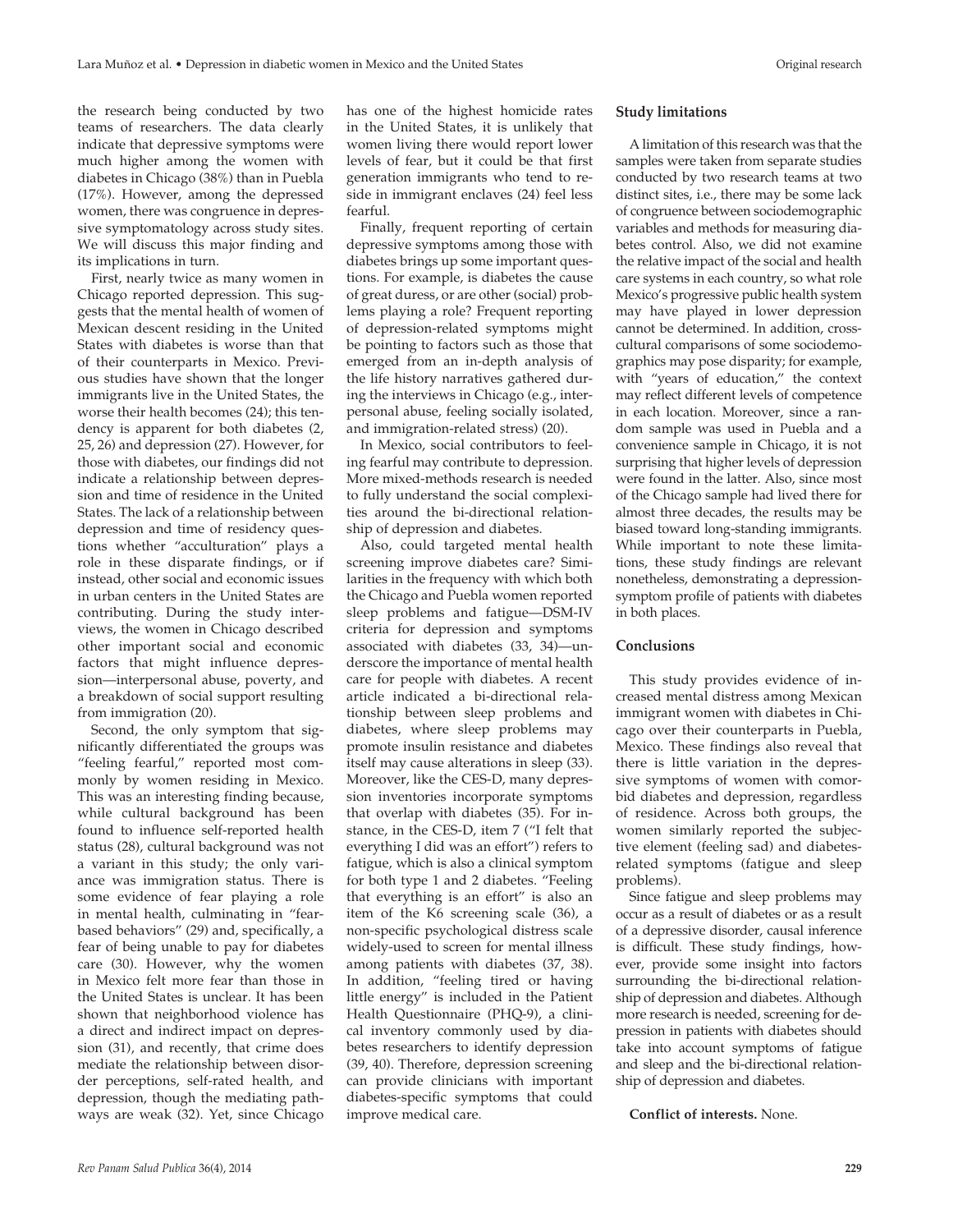### **REFERENCES**

- 1. International Diabetes Federation. IDF Diabetes Atlas, 6th ed. Brussels, Belgium: IDF; 2013.
- 2. United States Center for Disease Control and Prevention. National Diabetes Statistics Report: Estimates of diabetes and its burden in the United States. Washington, DC: U.S. Department of Health and Human Services; 2014.
- 3. Castro-Ake G, Tovar-Espinosa JA, Mendoza-Cruz U. Trastorno depresivo y control glucémico en el paciente con diabetes mellitus 2. Rev Med Inst Mex Seguro Soc. 2009;47(4):377–82.
- 4. Colunga-Rodriguez C, Tovar-Espinosa J, Mendoza-Cruz U. Diabetes Tipo 2 y Depresión en Guadalajara, México, 2005. Rev Salud Publica (Bogota). 2008;10(1):137–49.
- 5. Tovilla-Zárate C, Juárez-Rojop I, Jimenez YP, Jiménez M, Vázquez S, Bermúdez-Ocaña D, et al. Prevalence of anxiety and depression among outpatients with type 2 diabetes in the Mexican population. PLoS One. 2012;7(5):e36887.
- 6. Anderson RJ, Freedland KE, Clouse RE, Lustman PJ. The prevalence of comorbid depression in adults with diabetes: a metaanalysis. Diabetes Care. 2001;24(6):1069–78.
- 7. de Groot M, Pinkerman B, Wagner J, Hockman E. Depression treatment and satisfaction in a multicultural sample of type 1 and type 2 diabetic patients. Diabetes Care. 2006;29:549–53.
- 8. Knol M, Twisk J, Beekman A, Heine R, Snoek F, Pouwer F. Depression as a risk factor for the onset of type 2 diabetes mellitus: a metaanalysis. Diabetologia. 2006;49(5):837–45.
- 9. Golden S, Lazo M, Carnethon M, Bertoni A, Schreiner P, Roux A, et al. Examining a bidirectional association between depressive symptoms and diabetes. JAMA. 2008;299(23):2751–9.
- 10. Talbot F, Nouwen . A review of the relationship between depression and diabetes in adults. Diabetes Care. 2000;23:1556–62.
- 11. Mezuk B, Eaton W, Albrecht S, Golden S. Depression and type 2 diabetes over the lifespan: a meta-analysis. Diabetes Care. 2008;31(12):2383–90.
- 12. Nouwen A, Nefs G, Caramlau I, Connock M, Winkley K, Lloyd CE, et al. Prevalence of depression in individuals with impaired glucose metabolism or undiagnosed diabetes: a systematic review and meta-analysis of the European Depression in Diabetes (EDID) Research Consortium. Diabetes Care. 2011; 34(3):752–62.
- 13. Nouwen A, Winkley K, Twisk J, Lloyd CE, Peyrot M, Ismail K, et al. Type 2 diabetes mellitus as a risk factor for the onset of depression: a systematic review and meta-analysis. Diabetologia. 2010;53(12):2480–6.
- 14. Duangdao KM, Roesch SC. Coping with diabetes in adulthood: a meta-analysis. J Behav Med. 2008;31(4):291–300.
- 15. Gonzalez JS, Peyrot M, McCarl LA, Collins EM, Serpa L, Mimiaga MJ, et al. Depression

and diabetes treatment nonadherence: a metaanalysis. Diabetes Care. 2008;31(12):2398–403.

- 16. van der Feltz-Cornelis CM, Nuyen J, Stoop C, Chan J, Jacobson AM, Katon W, et al. Effect of interventions for major depressive disorder and significant depressive symptoms in patients with diabetes mellitus: a systematic review and meta-analysis. Gen Hosp Psychiatry. 2010;32(4):380–95.
- 17. Iovieno N, Tedeschini E, Ameral VE, Rigatelli M, Papakostas GI. Antidepressants for major depressive disorder in patients with a comorbid axis-III disorder: a meta-analysis of patient characteristics and placebo response rates in randomized controlled trials. Int Clin Psychopharmacol. 2011;26(2):69–74.
- 18. de Groot M, Anderson R, Freedland KE, Clouse RE, Lustman PJ. Association of depression and diabetes complications: a meta-analysis. Psychosom Med. 2001;63(4): 619–30.
- 19. Lustman PJ, Anderson RJ, Freedland KE, de Groot M, Carney RM, Clouse RE. Depression and poor glycemic control: a metaanalytic review of the literature. Diabetes Care. 2000;23(7):934–42.
- 20. Mendenhall E, Jacobs EA. Interpersonal abuse and depression among Mexican immigrant women with type 2 diabetes. Cult Med Psychiatry. 2012;36(1):136–53.
- 21. Radloff LS. The CES-D scale: A self report depression scale for research in the general population. Appl Psychol Meas. 1977;1: 385–401.
- 22. [Soler J,](http://www.ncbi.nlm.nih.gov/pubmed?term=Soler J%5BAuthor%5D&cauthor=true&cauthor_uid=9412163) Pérez-Sola V, Puigdemont D, Pérez-Blanco J, Figueres M, Alvarez E. Estudio de validación del Center for Epidemiologic Studies-Depresion (CES-D) en una población española de pacientes con trastornos afectivos. Actas Luso Esp Neurol Psiquiatr Cienc Afines. 1997;25(4):243–9.
- 23. Khamseh ME, Baradaran HR, Javanbakht A, Mirghorbani M, Yadollahi Z, Malek M. Comparison of the CES-D and PHQ-9 depression scales in people with type 2 diabetes in Tehran, Iran. BMC Psychiatry 2011;16:11:61.
- 24. [Lara M,](http://www.ncbi.nlm.nih.gov/pubmed?term=Lara M%5BAuthor%5D&cauthor=true&cauthor_uid=15760294) Gamboa C, Kahramanian MI, Morales LS, Bautista DE. Acculturation and Latino health in the United States: a review of the literature and its sociopolitical context. Ann Rev Public Health. 2005;26:367–97.
- 25. Borrell L, Borrell LN, Crawford ND, Dallo FJ, Baquero MC. Self-reported diabetes in Hispanic subgroup, non-Hispanic black, and non-Hispanic white populations: National Health Interview Survey, 1997–2005. Public Health Reports. 2009;124(5):702–10.
- 26. [Pabon-Nau LP,](http://www.ncbi.nlm.nih.gov/pubmed?term=Pabon-Nau LP%5BAuthor%5D&cauthor=true&cauthor_uid=20490949) Cohen A, Meigs JB, Grant RW. Hypertension and diabetes prevalence among U.S. Hispanics by country of origin: the national health interview survey 2000– 2005. J Gen Intern Med. 2010;25(8):847–52.
- 27. [González HM,](http://www.ncbi.nlm.nih.gov/pubmed?term=Gonz%C3%A1lez HM%5BAuthor%5D&cauthor=true&cauthor_uid=19696396) Ceballos M, Tarraf W, West BT, Bowen ME, Vega WA. The health of older Mexican Americans in the long run. Am J Public Health. 2009;10(99):1879–85.
- 28. Franzini L1, Fernandez-Esquer ME. Socioeconomic, cultural, and personal influences on health outcomes in low income Mexicanorigin individuals in Texas. Soc Sci Med. 2004; 59(8):1629–46.
- 29. Sullivan MM, Rehm R. Mental health of undocumented Mexican immigrants: a review of the literature. ANS Adv Nurs Sci. 2005;28(3):240–51.
- 30. Page-Reeves J, Niforatos J, Mishra S, Regino L, Gingrich A, Bulten R. Health disparity and structural violence: how fear undermines health among immigrants at risk for diabetes. J Health Dispar Res Pract. 2013;6(2):30–47.
- 31. [Curry A](http://www.ncbi.nlm.nih.gov/pubmed?term=Curry A%5BAuthor%5D&cauthor=true&cauthor_uid=18396366), Latkin C, Davey-Rothwell M. Pathways to depression: the impact of neighborhood violent crime on inner-city residents in Baltimore, Maryland, USA. Soc Sci Med. 2008;67(1):23–30.
- 32. [Wallace D.](http://www.ncbi.nlm.nih.gov/pubmed?term=Wallace D%5BAuthor%5D&cauthor=true&cauthor_uid=23017971) Examining fear and stress as mediators between disorder perceptions and personal health, depression, and anxiety. [Soc](http://www.ncbi.nlm.nih.gov/pubmed/?term=crime+depression+walllace+2012)  [Sci Res.](http://www.ncbi.nlm.nih.gov/pubmed/?term=crime+depression+walllace+2012) 2012;41(6):1515–28.
- 33. [Barone MT](http://www.ncbi.nlm.nih.gov/pubmed?term=Barone MT%5BAuthor%5D&cauthor=true&cauthor_uid=20810183), [Menna-Barreto L](http://www.ncbi.nlm.nih.gov/pubmed?term=Menna-Barreto L%5BAuthor%5D&cauthor=true&cauthor_uid=20810183). Diabetes and sleep: a complex cause-and-effect relationship. [Diabetes Res Clin Pract.](http://www.ncbi.nlm.nih.gov/pubmed/?term=barone+menna+barreto) 2011;91(2):129–37.
- 34. Fritschi C, Quinn L, Hacker ED, Penckofer SM, Wang E, Foreman M, et al. [Fatigue](http://www.ncbi.nlm.nih.gov/pubmed/22713262) in women with [type 2 diabetes.](http://www.ncbi.nlm.nih.gov/pubmed/22713262) Diabetes Educ. 2012;38(5):662–72.
- 35. [Roy T](http://www.ncbi.nlm.nih.gov/pubmed?term=Roy T%5BAuthor%5D&cauthor=true&cauthor_uid=21824180), Lloyd CE, Pouwer F, Holt RI, Sartorius N. Screening tools used for measuring depression among people with Type 1 and Type 2 diabetes: a systematic review. Diabet Med. 2012;29(2):164–75.
- 36. Kessler RC, Barker PR, Colpe LJ, Epstein JF, Gfroerer JC, Hiripi E, et al. [Screening](http://www.ncbi.nlm.nih.gov/pubmed/12578436) for serious mental illness [in the general popula](http://www.ncbi.nlm.nih.gov/pubmed/12578436)[tion.](http://www.ncbi.nlm.nih.gov/pubmed/12578436) Arch Gen Psychiatry. 2003;60(2):184–9.
- 37. [Williams SL](http://www.ncbi.nlm.nih.gov/pubmed?term=Williams SL%5BAuthor%5D&cauthor=true&cauthor_uid=21166335), Haskard-Zolnierek KB, Banta JE, Haviland MG, DiMatteo MR, Anderson DL, et al. Serious psychological distress and diabetes care among California adults. [Int J Psychiatry Med.](http://www.ncbi.nlm.nih.gov/pubmed/?term=SERIOUS+PSYCHOLOGICAL+DISTRESS+AND+DIABETES+CARE+AMONG+CALIFORNIA+ADULTS*) 2010;40(3):233–45.
- 38. [Egede LE](http://www.ncbi.nlm.nih.gov/pubmed?term=Egede LE%5BAuthor%5D&cauthor=true&cauthor_uid=22002804), [Dismuke CE.](http://www.ncbi.nlm.nih.gov/pubmed?term=Dismuke CE%5BAuthor%5D&cauthor=true&cauthor_uid=22002804) Serious psychological distress and diabetes: a review of the literature. [Curr Psychiatry Rep.](http://www.ncbi.nlm.nih.gov/pubmed/?term=Serious+Psychological+Distress+and+Diabetes%3A+A+Review+of+the+Literature) 2012;14(1):15–22.
- 39. Anderson D, Horton C, O'Toole ML, Brownson CA, Fazzone P, Fisher EB. Integrating depression care with diabetes care in real-world settings: lessons from the Robert Wood Johnson Foundation Diabetes Initiative. Diabetes Spectr 2007;20:10–6.
- 40. Katon WJ, Lin EH, Von Korff M, Ciechanowski P, Ludman EJ, Young B, et al. [Collaborative](http://www.ncbi.nlm.nih.gov/pubmed/21190455) care for patients with [depression](http://www.ncbi.nlm.nih.gov/pubmed/21190455) and [chronic illnesses.](http://www.ncbi.nlm.nih.gov/pubmed/21190455) N Engl J Med. 2010; 363(27):2611–20.

Manuscript received on 3 June 2014. Revised version accepted for publication on 20 October 2014.